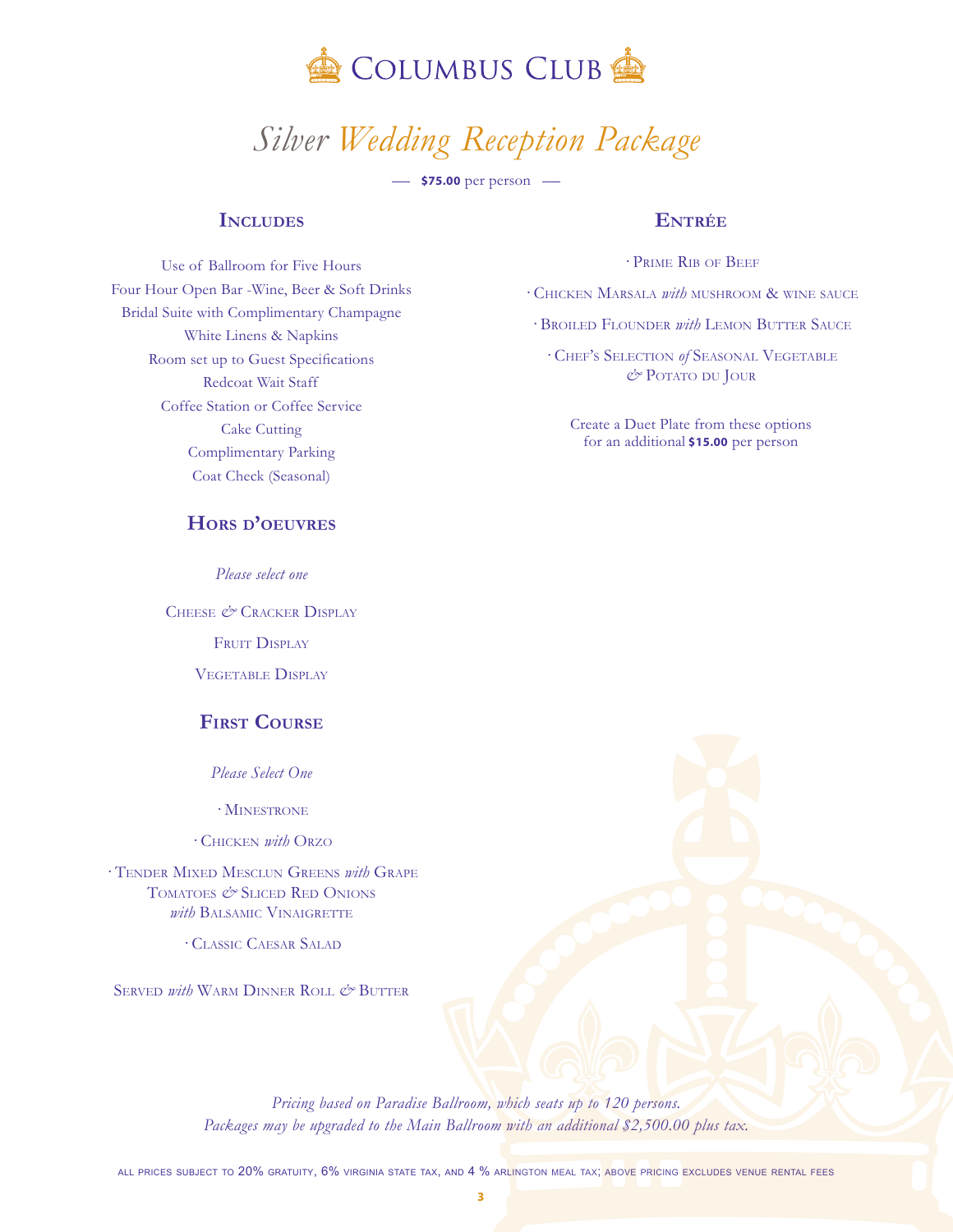

## *<sup>G</sup>old Wedding Reception Package*

 $\frac{1}{2}$  \$95.00 per person  $\frac{1}{2}$ 

## **Includes**

**Entrée**

· Beef Tenderloin Served *with* Cabernet Reduction

· Chicken Florentine Stuffed with BABY SPINACH  $\cancel{e^{\prime}}$  BOURSIN

· Seared Pork Tenderloin served *with* <sup>a</sup> Citrus Cilantro Relish

· Chef's Selection of Seasonal Vegetable

 $\mathcal{O}$ Potato du Jour

Create a Duet Plate from these options for an additional **\$15.00** per person

## **Dessert**

PETIT FOURS DISPLAY

Use of Ballroom for Five Hours Four Hour Open Bar -Wine, Beer & Soft Drinks Bridal Suite with Complimentary Champagne White Linens, Chair Covers & Napkins Room set up to Guest Specifications Redcoat Wait Staff Coffee Station or Coffee Service Champagne Toast Cake Cutting Complimentary Parking Coat Check (Seasonal)

## **Hors d'oeuvres**

*Please select two*

SWEDISH MEATBALLS, SWEET  $\mathcal{O}$  Sour MeatBalls or Meatballs Marinara

FRUIT DISPLAY

SPINACH & ARTICHOKE DIP *with* SLICED BAGUETTE

## **First Course**

*Please select one*

· Minestrone

· Chicken *with* Orzo

· Tender Mixed Mesclun Greens *with* Grape Tomatoes *&* Sliced Red Onions *with* BALSAMIC VINAIGRETTE

· Classic Caesar Salad

SERVED *with* WARM DINNER ROLL  $\vec{e}$  Butter

*Pricing based on Paradise Ballroom, which seats up to 120 persons.*  Packages may be upgraded to the Main Ballroom with an additional \$2,500.00 plus tax.

all prices subject to 20% gratuity, 6% virginia state tax, and 4 % arlington meal tax; above pricing excludes venue rental fees